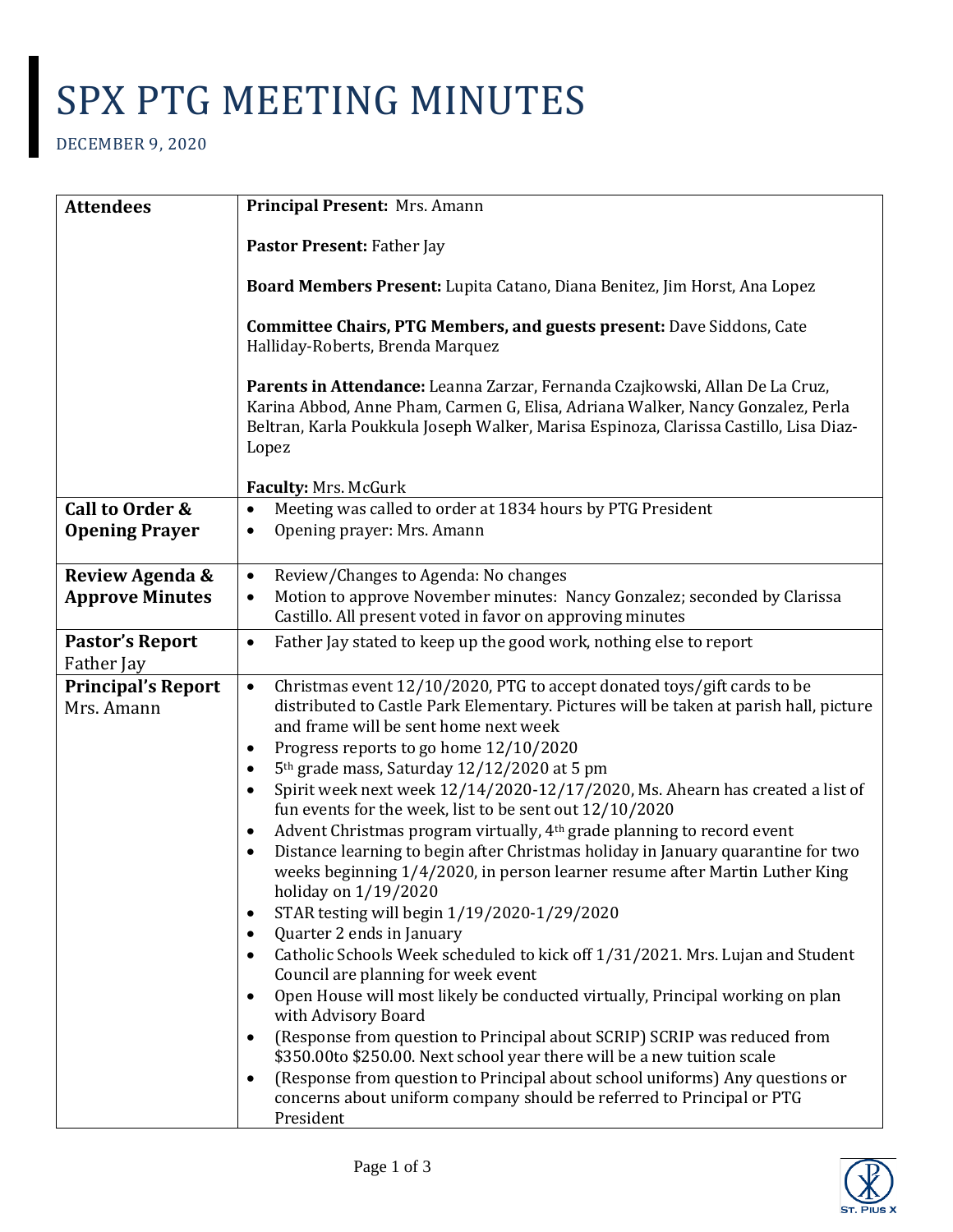## SPX PTG MEETING MINUTES

DECEMBER 9, 2020

|                           | Survey that has to be taken by $12/14/2020$ is to gauge how teachers will plan for<br>$\bullet$                                                                                     |
|---------------------------|-------------------------------------------------------------------------------------------------------------------------------------------------------------------------------------|
|                           | the next semester to ensure that the children are receiving the upmost quality<br>education and to plan for additional space if more students decide to come back                   |
|                           | for in person learning on 1/19/2020. As of now, only 22 students (max) can be in                                                                                                    |
|                           | the classroom at the time                                                                                                                                                           |
| <b>President's Report</b> | Family from 6th grade donated Christmas wood cut outs to the school. PTG<br>$\bullet$                                                                                               |
| Lupita Catano             | President painted and decorated the outside of the school                                                                                                                           |
|                           | Garcia family donated money to purchase the frames for the Christmas pictures<br>$\bullet$                                                                                          |
|                           | taken at the Toy Drive event                                                                                                                                                        |
|                           | PTG is always welcoming suggestions/ideas on how we can improve/help the<br>$\bullet$                                                                                               |
|                           | parish, community, school, families, and the children's education                                                                                                                   |
| <b>Vice President's</b>   | Toy Drive drop off boxes have been placed outside classrooms. Toys will be<br>$\bullet$                                                                                             |
| <b>Report</b>             | donated to Castle Park Elementary. On 12/10/2020, pictures will be taken in                                                                                                         |
| Diana Benitez             | parish hall from 10 am to 2 pm (teachers selected their own times). Window for                                                                                                      |
|                           | distance learners is from 12 pm to 2 pm, access parish office gate. Volunteer will                                                                                                  |
|                           | be taking temperatures. Frame with picture will be sent home next week                                                                                                              |
|                           | Ice cream truck will be located under the solar panels from 12 pm to 2 pm<br>$\bullet$                                                                                              |
| <b>Treasurer's Report</b> | Wreath sales-total sales \$21,728.75, money sent to company \$14,944.95, gift it<br>$\bullet$<br>forward \$984.00, gift cards \$150.00 (prizes for students), net profit \$6,738.80 |
| Jim Horst                 | El Pollo Grill fundraiser November- net profit \$640.00<br>$\bullet$                                                                                                                |
|                           | Donation button on school website for the month of November- net profit<br>$\bullet$                                                                                                |
|                           | \$1,040.00                                                                                                                                                                          |
|                           | Kona Ice for Trunk or Treat- net profit \$138.00, still waiting for a day of sales<br>$\bullet$                                                                                     |
|                           | check which should total \$26.25                                                                                                                                                    |
|                           | General donations from Cal Ind Supply for holiday inflatables-\$500.00<br>٠                                                                                                         |
|                           | Amazon Smile amount collected for the month of November- \$78.25<br>$\bullet$                                                                                                       |
|                           | Used uniform sales-\$615.00<br>$\bullet$                                                                                                                                            |
|                           | Expenditures-\$274.02 for holiday inflatables<br>$\bullet$                                                                                                                          |
|                           | Total net income as of 12/09/2020-\$20,226.00<br>$\bullet$                                                                                                                          |
| <b>Secretary Report</b>   | <b>NTR</b><br>$\bullet$                                                                                                                                                             |
| Ana Lopez                 |                                                                                                                                                                                     |
| <b>Room Parent</b>        | Received response from last years Preschool, 1st, 2nd, and 5th grades regarding<br>$\bullet$                                                                                        |
| Coordinator               | status of class project and basket. Finished/unfinished class projects/baskets                                                                                                      |
| <b>Report</b>             | should be turned in to current room parents. Any money/gift cards need to be                                                                                                        |
| Cate Halliday-            | submitted to Mrs. Lopez                                                                                                                                                             |
| <b>Roberts</b>            | Any parents that would like to form a committee to plan what to do with Gala<br>٠                                                                                                   |
|                           | items, send email to room parent coordinator and PTG president<br>Attempt to auction finished class projects to parents, last year's grades put a lot of<br>$\bullet$               |
|                           | effort and time                                                                                                                                                                     |
| Fundraising/              | Christmas Wreaths fundraiser was a successful event. School raised a total of<br>$\bullet$                                                                                          |
| <b>Marketing</b>          | \$7,617.80 (see Treasurer report). Standard Operating Procedures (SOP) for                                                                                                          |
| Coordinator               | fundraising event will be completed to be passed on to next year's                                                                                                                  |
| <b>Report</b>             | fundraising/marketing coordinator                                                                                                                                                   |
| Dave Siddons              | Rally's donated lunch to the Kindergarten classroom for producing the highest<br>$\bullet$                                                                                          |
|                           | revenue for wreath sales                                                                                                                                                            |